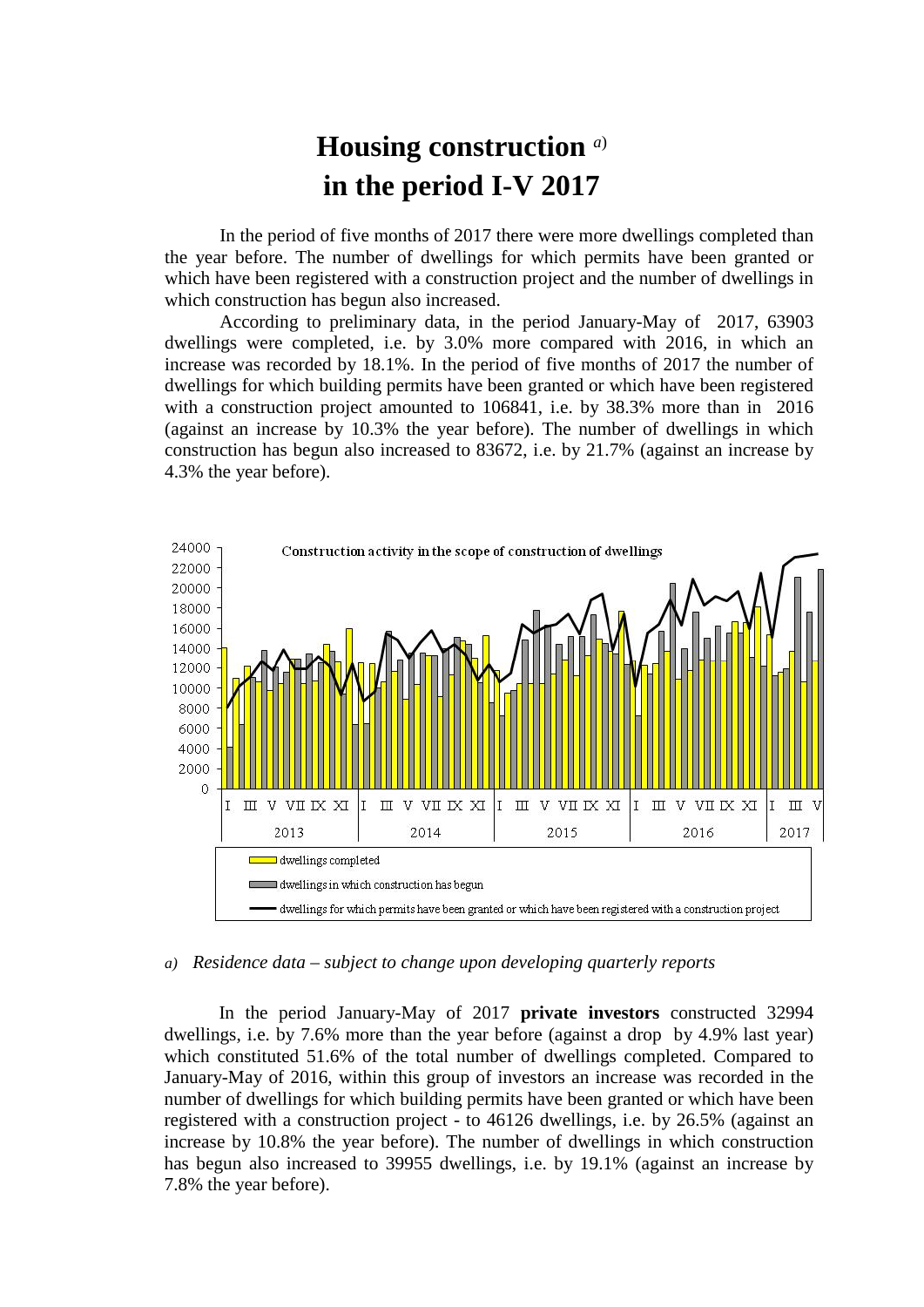**Developers**, in the period of five months of 2017, completed 29658 dwellings (which constituted 46.4% of the total number of dwellings completed), i.e. by 0.1% more than in 2016, when an increase was recorded by 55.1%. Investors who build for sale or rent received building permits for 58216 dwellings, i.e. by 50.4% more than the year before (when an increase was recorded by 8.1%). The number of dwellings in which construction has begun increased to 41834 dwellings, i.e. by 25.1% (against a drop by 1.2% the year before).

**Housing cooperatives** in the period of five months of 2017 completed 714 dwellings against 955 dwellings the year before. The number of dwellings in which construction has begun decreased to 943 against 970 dwellings the year before while the number of dwellings for which building permits have been granted increased to 744 against 459 dwellings the year before.

 **Other investors** (municipal, public building society and company construction) in the period of five months of 2017 completed 537 dwellings against 797 dwellings the year before, of which in municipal construction - 323 dwellings were completed against 462 dwellings last year, in public building society construction – 199 dwellings against 313 dwellings and in company construction – 15 dwellings against 22 dwellings the year before. The number of dwellings for which building permits have been granted increased to 1755 against 1628 dwellings the year before and the number of dwellings in which construction has begun increased – to 940 against 781 dwellings last year.

In the period of five months of 2017, an increase in **the number of dwellings completed** was recorded in eleven voivodships, including the most substantial one in Pomorskie – by 35.1% (5348 dwellings), Wielkopolskie – by 20.7% (6788) and Warmińsko-Mazurskie – by 19.6 % (2060). A decrease in the number of dwellings completed was recorded in five voivodships, of which the highest in Podkarpackie – by 14.3% (2612), Dolnośląskie – by 9.8% (5931) and Świętokrzyskie – by 8.8% (1173). There were 13395 dwellings completed in Mazowieckie vivodship i.e. by 8.1% less than the year before.

In the period of five months of 2017, an increase in the number of **dwellings for which permits have been granted or which have been registered with a construction project** was recorded in fifteen voivodships, of which the highest in Zachodniopomorskie - to 6225 (3493 the year before), Warmińsko-Mazurskie – to 3143 dwellings (1863 the year before) and Małopolskie – to 11212 dwellings (6759 the year before) A decrease in the number of permits or registrations with a construction project was recorded only in Opolskie voivodship – by 28.2%. There were 23185 dwellings for which permits have been granted or which have been registered with a construction project in Mazowieckie voivodship i.e. by 43.5% more than the year before.

An increase in the number of **dwellings in which construction has begun** in January- May of 2017 was noticed in fifteen voivodships, of which the highest in Warmińsko-Mazurskie - to 2304 dwellings (1348 the year before), Pomorskie to 9029 dwellings (5716 the year before) and Podlaskie – to 1978 dwellings (1356 the year before). A drop in the number of dwellings in which construction has begun was recorded only in Opolskie voivodship – by 4.3%. There were 15714 dwellings in which construction has begun in Mazowieckie voivodship i.e. by 12.2% more than the year before.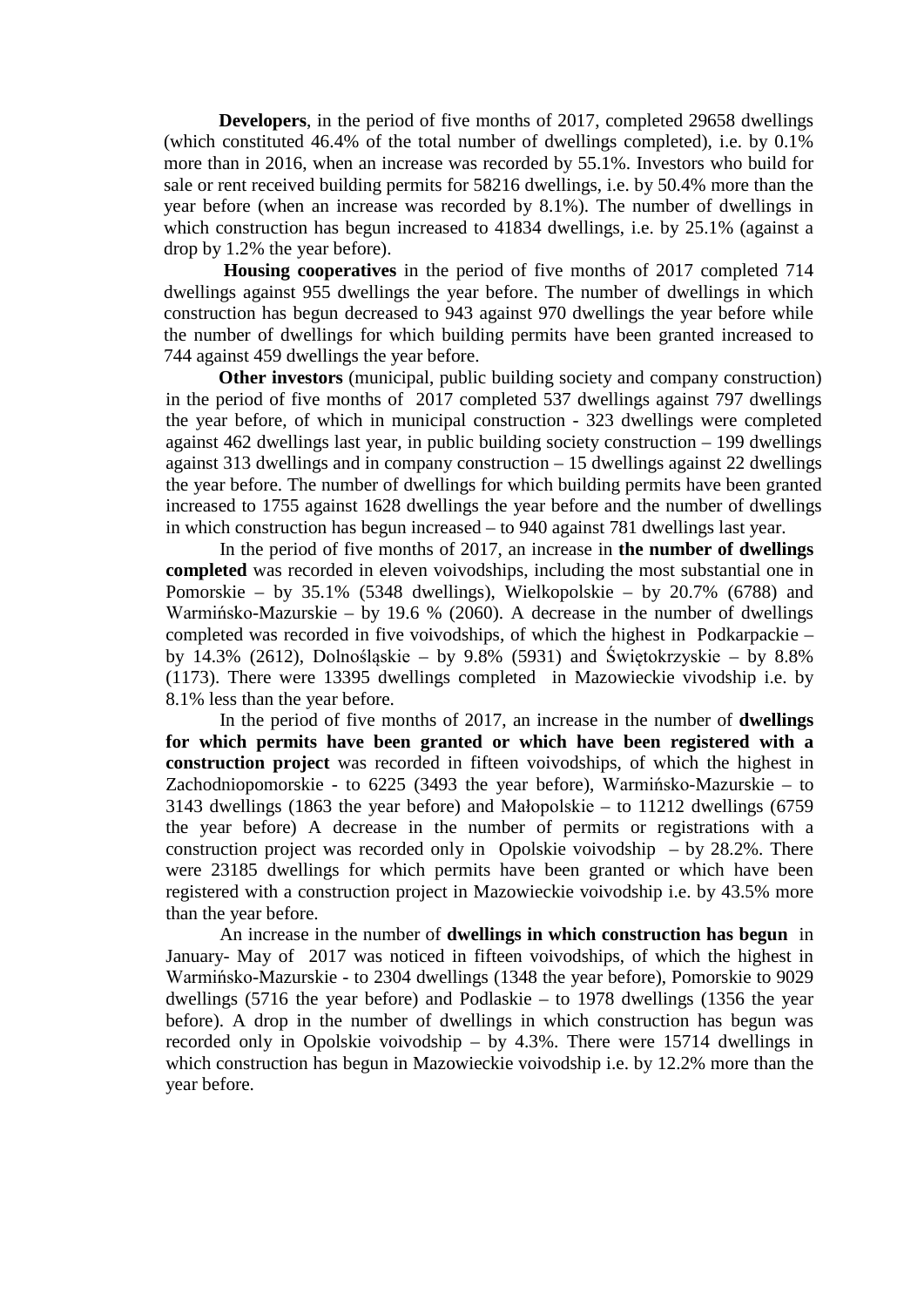|                                                                                                            | 2017   |                              |                    |         |                         |
|------------------------------------------------------------------------------------------------------------|--------|------------------------------|--------------------|---------|-------------------------|
| <b>Forms</b><br>of construction                                                                            | V      |                              |                    | $I - V$ |                         |
|                                                                                                            | number | $\mathbf{V}$<br>$2016 = 100$ | IV<br>$2017 = 100$ | number  | $I - V$<br>$2016 = 100$ |
| <b>Dwellings completed</b>                                                                                 |        |                              |                    |         |                         |
|                                                                                                            | 12725  | 116.7                        | 120.1              | 63903   | 103.0                   |
| Private                                                                                                    | 6319   | 115.1                        | 104.3              | 32994   | 107.6                   |
| For sale or rent                                                                                           | 6256   | 120.1                        | 140.8              | 29658   | 100.1                   |
| Cooperative                                                                                                | 90     | 60.4                         | nearly<br>2-fold   | 714     | 74.8                    |
|                                                                                                            | 60     | 100.0                        | nearly<br>2-fold   | 537     | 67.4                    |
| Dwellings in which construction has begun                                                                  |        |                              |                    |         |                         |
|                                                                                                            | 21826  | 156.2                        | 123.7              | 83672   | 121.7                   |
| Private                                                                                                    | 10821  | 140.2                        | 116.9              | 39955   | 119.1                   |
| For sale or rent                                                                                           | 10676  | 175.8                        | 134.0              | 41834   | 125.1                   |
| Cooperative                                                                                                | 156    | 3-fold                       | 68.4               | 943     | 97.2                    |
|                                                                                                            | 173    | 127.2                        | 93.0               | 940     | 120.4                   |
| Dwellings for which permits have been granted or which have been registered with a<br>construction project |        |                              |                    |         |                         |
| <b>Total </b>                                                                                              | 23401  | 143.6                        | 100.8              | 106841  | 138.3                   |
| Private                                                                                                    | 11330  | 133.3                        | 120.8              | 46126   | 126.5                   |
| For sale or rent                                                                                           | 11865  | 155.1                        | 90.0               | 58216   | 150.4                   |
| Cooperative.                                                                                               | 33     | 86.8                         | 16.0               | 744     | nearly<br>2-fold        |
|                                                                                                            | 173    | nearly<br>2-fold             | 40.0               | 1755    | 107.8                   |

*b) company, municipal, public building society.*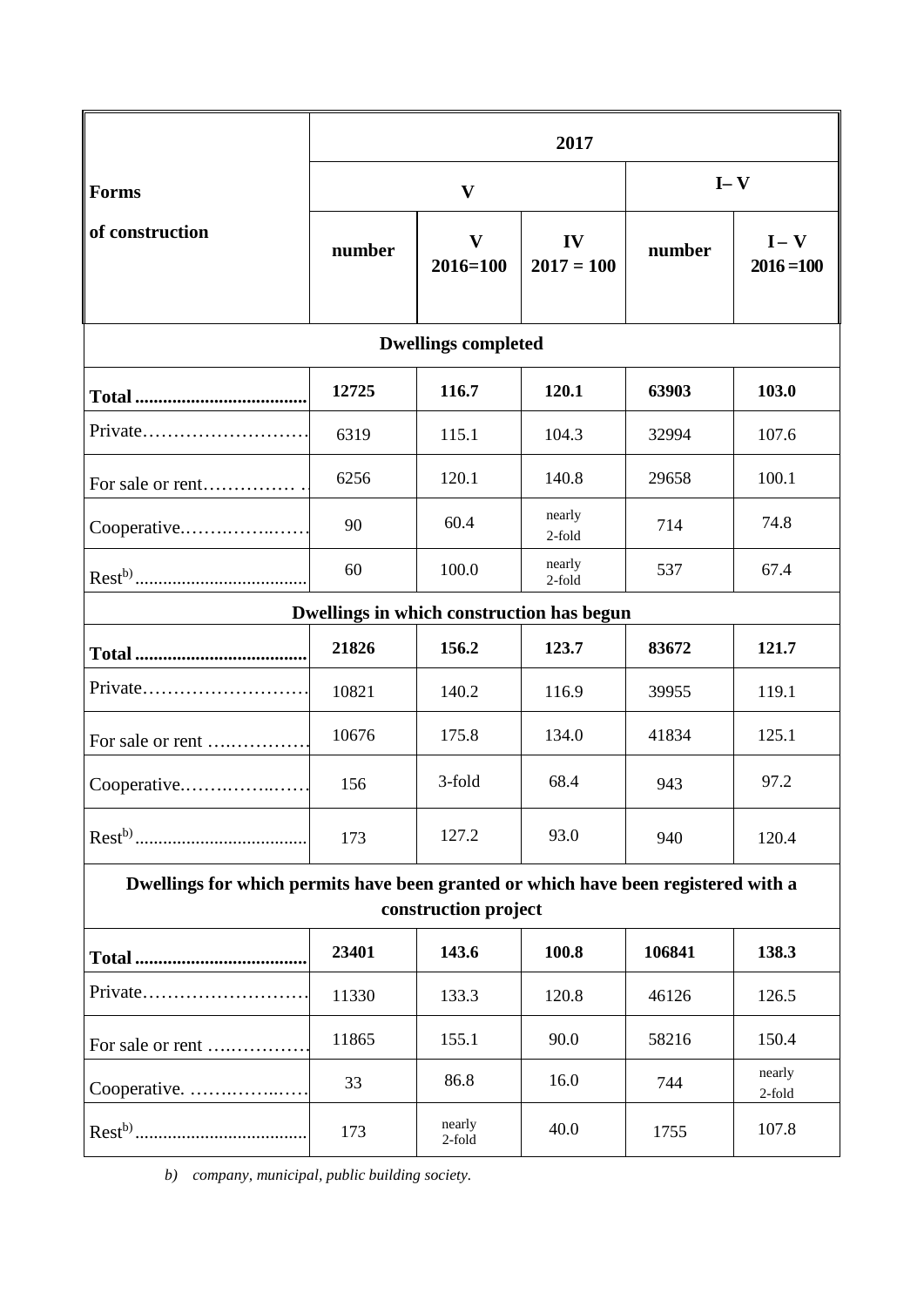